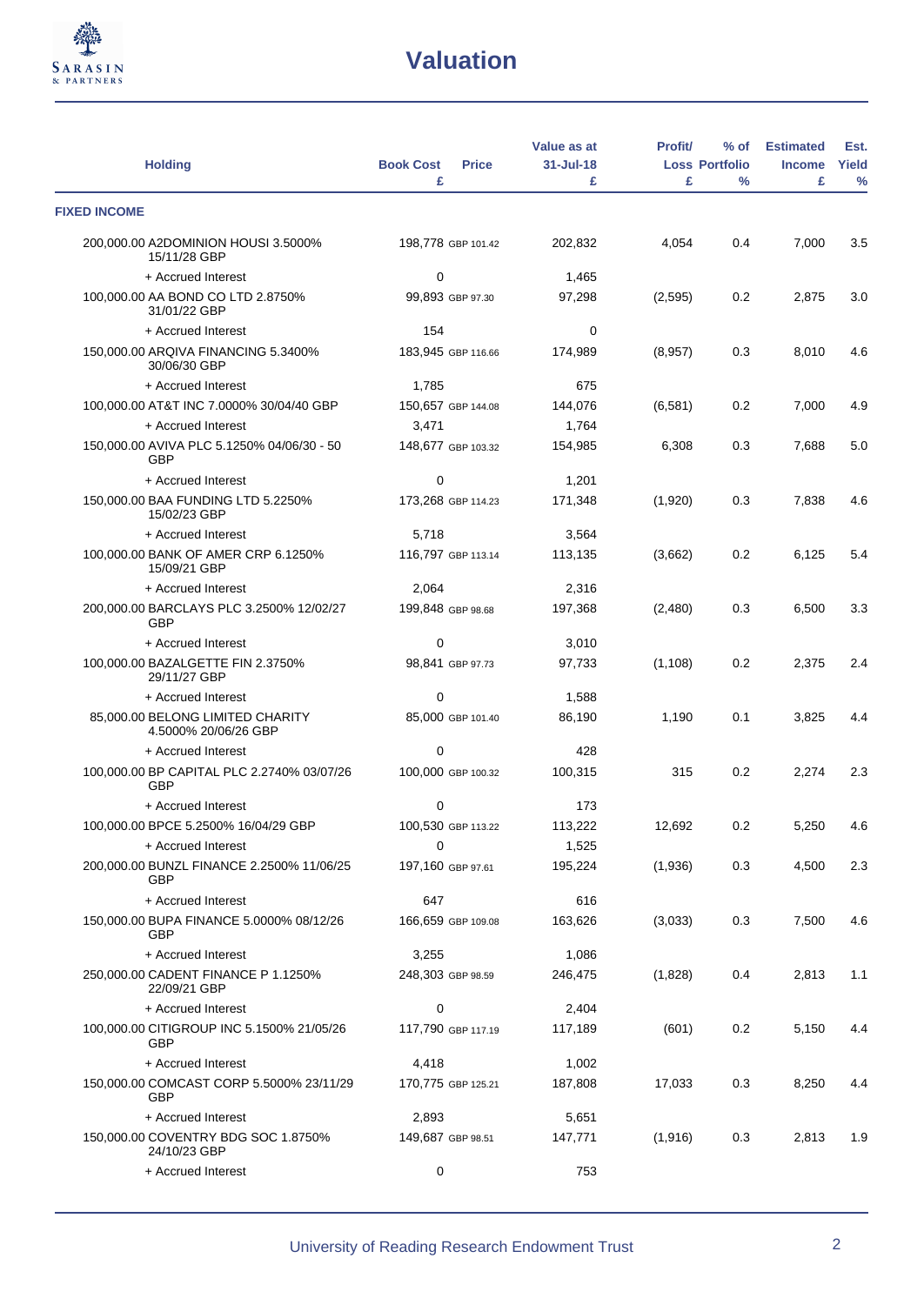

 $\overline{\phantom{0}}$ 

| <b>Holding</b>                                                 | <b>Book Cost</b><br><b>Price</b><br>£ | Value as at<br>31-Jul-18<br>£ | <b>Profit</b><br>£ | $%$ of<br><b>Loss Portfolio</b><br>% | <b>Estimated</b><br><b>Income</b><br>£ | Est.<br>Yield<br>$\frac{0}{0}$ |
|----------------------------------------------------------------|---------------------------------------|-------------------------------|--------------------|--------------------------------------|----------------------------------------|--------------------------------|
| 100.000.00 CREDIT SUISSE 2.1250% 12/09/24 -<br>25 GBP          | 99,797 GBP 95.68                      | 95,683                        | (4, 114)           | 0.2                                  | 2.125                                  | 2.2                            |
| + Accrued Interest                                             | 0                                     | 1,875                         |                    |                                      |                                        |                                |
| 150,000.00 DEUTSCH BAHN FIN 1.3750%<br>07/07/25 GBP            | 149,675 GBP 97.66                     | 146,489                       | (3, 186)           | 0.3                                  | 2,063                                  | 1.4                            |
| + Accrued Interest                                             | 0                                     | 136                           |                    |                                      |                                        |                                |
| 100,000.00 DIGITAL STOUT HO 4.2500%<br>17/01/25 GBP            | 110,410 GBP 108.46                    | 108,460                       | (1,950)            | 0.2                                  | 4,250                                  | 3.9                            |
| + Accrued Interest                                             | 998                                   | 162                           |                    |                                      |                                        |                                |
| 203,000.00 DIGNITY FINANCE 4.6956%<br>31/12/49 GBP             | 184,276 GBP 96.02                     | 194,927                       | 10,651             | 0.3                                  | 9,532                                  | 4.9                            |
| + Accrued Interest                                             | 0                                     | 803                           |                    |                                      |                                        |                                |
| 100,000.00 DWR CYMRU FIN 2.5000% 31/03/36<br>GBP               | 99,345 GBP 97.28                      | 97,283                        | (2,062)            | 0.2                                  | 2,500                                  | 2.6                            |
| + Accrued Interest                                             | 0                                     | 1,288                         |                    |                                      |                                        |                                |
| 100,000.00 EASTERN POWER NETWORKS<br>8.5000% 31/03/25 GBP      | 144,004 GBP 136.32                    | 136,320                       | (7,684)            | 0.2                                  | 8,500                                  | 6.2                            |
| + Accrued Interest                                             | 4,628                                 | 2,833                         |                    |                                      |                                        |                                |
| 200,000.00 ELEC DE FRANCE 5.8750%<br>22/01/29 - PERP GBP       | 206,300 GBP 100.50                    | 200,994                       | (5,306)            | 0.3                                  | 11,750                                 | 5.9                            |
| + Accrued Interest                                             | 479                                   | 287                           |                    |                                      |                                        |                                |
| 100,000.00 ENGIE 7.0000% 30/10/28 GBP                          | 150,286 GBP 140.11                    | 140,109                       | (10, 177)          | 0.2                                  | 7,000                                  | 5.0                            |
| + Accrued Interest                                             | 2,340                                 | 5,255                         |                    |                                      |                                        |                                |
| 100,000.00 GLAXOSMITHKLINE 5.2500%<br>19/12/33 GBP             | 139,483 GBP 130.82                    | 130,817                       | (8,666)            | 0.2                                  | 5,250                                  | 4.0                            |
| + Accrued Interest                                             | 1,832                                 | 602                           |                    |                                      |                                        |                                |
| 100,000.00 GO-AHEAD GROUP 2.5000%<br>06/07/24 GBP              | 99,280 GBP 97.38                      | 97,378                        | (1,902)            | 0.2                                  | 2,500                                  | 2.6                            |
| + Accrued Interest                                             | 0                                     | 171                           |                    |                                      |                                        |                                |
| 100,000.00 GOLDEN LANE HOUSING CHARITY<br>3.9000% 23/11/27 GBP | 100,000 GBP 102.55                    | 102,550                       | 2,550              | 0.2                                  | 3,900                                  | 3.8                            |
| + Accrued Interest                                             | 0                                     | 731                           |                    |                                      |                                        |                                |
| 130,000.00 GREAT ROLLING STOCK 6.8750%<br>27/07/13-35 GBP      | 128,273 GBP 98.23                     | 127,705                       | (567)              | 0.2                                  | 6.950                                  | 5.4                            |
| + Accrued Interest                                             | 274                                   | 76                            |                    |                                      |                                        |                                |
| 200,000.00 HIGH SPEED RAIL 4.3750% 4/28 -<br>11/38 GBP         | 196,930 GBP 120.76                    | 241,512                       | 44,582             | 0.4                                  | 8,750                                  | 3.6                            |
| + Accrued Interest                                             | 0                                     | 2,188                         |                    |                                      |                                        |                                |
| 100,000.00 HSBC BANK PLC 4.7500% 24/03/46<br>GBP               | 119,143 GBP 118.92                    | 118,924                       | (219)              | 0.2                                  | 4,750                                  | 4.0                            |
| + Accrued Interest                                             | 599                                   | 1,679                         |                    |                                      |                                        |                                |
| 200,000.00 HSBC HOLDINGS 2.2560% 13/11/26<br>GBP               | 193,546 GBP 96.19                     | 192,378                       | (1, 168)           | 0.3                                  | 4,512                                  | 2.4                            |
| + Accrued Interest                                             | 1,644                                 | 3,214                         |                    |                                      |                                        |                                |
| 100,000.00 INNOGY FINANCE 4.7500%<br>31/01/34 GBP              | 117,550 GBP 117.52                    | 117,518                       | (32)               | 0.2                                  | 4,750                                  | 4.0                            |
| + Accrued Interest                                             | 78                                    | 2,355                         |                    |                                      |                                        |                                |
| 100,000.00 INVESTEC BANK 4.2500% 24/07/28<br>GBP               | 98,969 GBP 98.82                      | 98,823                        | (146)              | 0.2                                  | 4,250                                  | 4.3                            |
| + Accrued Interest                                             | 0                                     | 82                            |                    |                                      |                                        |                                |
| 150,000.00 KPN NV 5.7500% 17/09/29 GBP                         | 175,074 GBP 122.36                    | 183,542                       | 8,468              | 0.3                                  | 8,625                                  | 4.7                            |
| + Accrued Interest                                             | 7,798                                 | 7,491                         |                    |                                      |                                        |                                |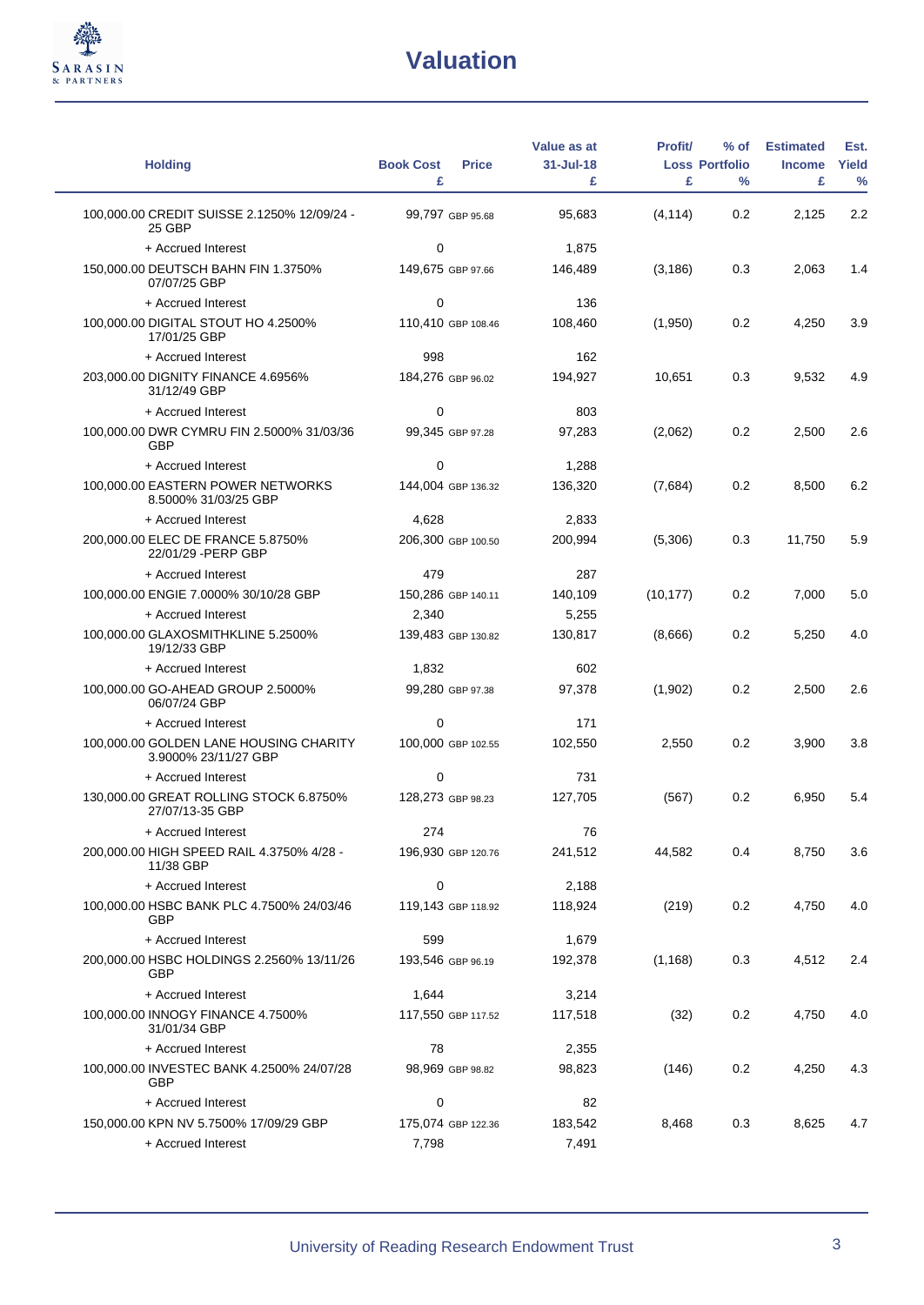

| <b>Holding</b>                                             | <b>Book Cost</b><br><b>Price</b> | Value as at<br>31-Jul-18 | <b>Profit/</b> | $%$ of<br><b>Loss Portfolio</b> | <b>Estimated</b><br><b>Income</b> | Est.<br><b>Yield</b> |
|------------------------------------------------------------|----------------------------------|--------------------------|----------------|---------------------------------|-----------------------------------|----------------------|
|                                                            | £                                | £                        | £              | $\frac{0}{0}$                   | £                                 | $\frac{0}{0}$        |
| 150,000.00 LCR FINANCE PLC 4.5000%<br>07/12/28 GBP         | 179,882 GBP 125.92               | 188,885                  | 9.003          | 0.3                             | 6,750                             | 3.6                  |
| + Accrued Interest                                         | 2,822                            | 996                      |                |                                 |                                   |                      |
| 100,000.00 LLOYDS BANK PLC 4.8750%<br>30/03/27 GBP         | 124,794 GBP 122.87               | 122,868                  | (1,926)        | 0.2                             | 4,875                             | 4.0                  |
| + Accrued Interest                                         | 3,847                            | 1,643                    |                |                                 |                                   |                      |
| 100,000.00 LLOYDS BANK PLC 7.6250%<br>22/04/25 GBP         | 134,901 GBP 128.37               | 128,373                  | (6, 528)       | 0.2                             | 7,625                             | 5.9                  |
| + Accrued Interest                                         | 1,708                            | 2,083                    |                |                                 |                                   |                      |
| 100,000.00 MANCHESTER AGF 4.7500%<br>31/03/34 GBP          | 105,068 GBP 121.31               | 121,314                  | 16,246         | 0.2                             | 4,750                             | 3.9                  |
| + Accrued Interest                                         | 2,268                            | 1,583                    |                |                                 |                                   |                      |
| 200,000.00 NEW YORK LIFE GL 1.7500%<br>15/12/22 GBP        | 199,974 GBP 100.86               | 201,720                  | 1,746          | 0.3                             | 3,500                             | 1.7                  |
| + Accrued Interest                                         | 0                                | 440                      |                |                                 |                                   |                      |
| 100,000.00 NGG FINANCE 5.6250% 18/06/25 -<br>73 GBP        | 99,954 GBP 109.75                | 109,750                  | 9,796          | 0.2                             | 5,625                             | 5.1                  |
| + Accrued Interest                                         | 0                                | 663                      |                |                                 |                                   |                      |
| 150,000.00 NORTHUMBRIAN WTR 1.6250%<br>11/10/26 GBP        | 149,646 GBP 92.67                | 139,004                  | (10, 643)      | 0.2                             | 2,438                             | 1.8                  |
| + Accrued Interest                                         | 0                                | 1,957                    |                |                                 |                                   |                      |
| 200,000.00 PLACES FOR PPL 2.8750%<br>17/08/26 GBP          | 199,524 GBP 97.90                | 195,802                  | (3, 722)       | 0.3                             | 5,750                             | 2.9                  |
| + Accrued Interest                                         | $\mathbf 0$                      | 5,482                    |                |                                 |                                   |                      |
| 200,000.00 PRS FINANCE PLC 1.7500%<br>24/11/26 GBP         | 197,832 GBP 99.90                | 199,792                  | 1,960          | 0.3                             | 3,500                             | 1.8                  |
| + Accrued Interest                                         | 213                              | 647                      |                |                                 |                                   |                      |
| 100,000.00 PRUDENTIAL PLC 5.7000%<br>19/12/43 - 63 GBP     | 97,350 GBP 114.57                | 114,570                  | 17,220         | 0.2                             | 5,700                             | 5.0                  |
| + Accrued Interest                                         | 2,289                            | 654                      |                |                                 |                                   |                      |
| 150,000.00 RAC BOND CO 4.8700% 06/05/26<br><b>GBP</b>      | 157,880 GBP 101.31               | 151,958                  | (5,922)        | 0.3                             | 7,305                             | 4.8                  |
| + Accrued Interest                                         | 3,330                            | 1,707                    |                |                                 |                                   |                      |
| 200,000.00 RESEAU FERRE FRA 5.5000%<br>01/12/21 GBP        | 239,841 GBP 113.48               | 226,952                  | (12, 889)      | 0.4                             | 11,000                            | 4.9                  |
| + Accrued Interest                                         | 1,080                            | 7,303                    |                |                                 |                                   |                      |
| 150,000.00 ROYAL BK SCOTLND 6.3750%<br>07/12/28 GBP        | 180,330 GBP 129.07               | 193,605                  | 13,275         | 0.3                             | 9,563                             | 4.9                  |
| + Accrued Interest                                         | 1,673                            | 6,189                    |                |                                 |                                   |                      |
| 1,528,175.75 SARASIN RESPONSIBLE<br>CORPORATE BOND - I INC | 1,600,000 GBP 0.99               | 1,512,894                | (87, 106)      | 2.6                             | 60,833                            | 4.0                  |
| 150,000.00 SCOTTISH WIDOWS 7.0000%<br>16/06/43 GBP         | 203,208 GBP 122.56               | 183,839                  | (19,370)       | 0.3                             | 10,500                            | 5.7                  |
| + Accrued Interest                                         | 6,703                            | 1,295                    |                |                                 |                                   |                      |
| 150,000.00 SSE PLC 3.8750% 10/09/20 - PERP<br><b>GBP</b>   | 139,425 GBP 101.91               | 152,867                  | 13,442         | 0.3                             | 5,813                             | 3.8                  |
| + Accrued Interest                                         | 5,709                            | 5,160                    |                |                                 |                                   |                      |
| 250,000.00 TESCO PROP FIN 5 5.6611%<br>13/10/41 GBP        | 252,061 GBP 113.12               | 282,810                  | 30,748         | 0.5                             | 13,931                            | 4.9                  |
| + Accrued Interest                                         | 1,714                            | 681                      |                |                                 |                                   |                      |
| 150,000.00 THAMES WATER UTC 1.8750%<br>24/01/24 GBP        | 150,917 GBP 97.18                | 145,767                  | (5, 150)       | 0.3                             | 2,813                             | 1.9                  |
| + Accrued Interest                                         | 1,564                            | 1,449                    |                |                                 |                                   |                      |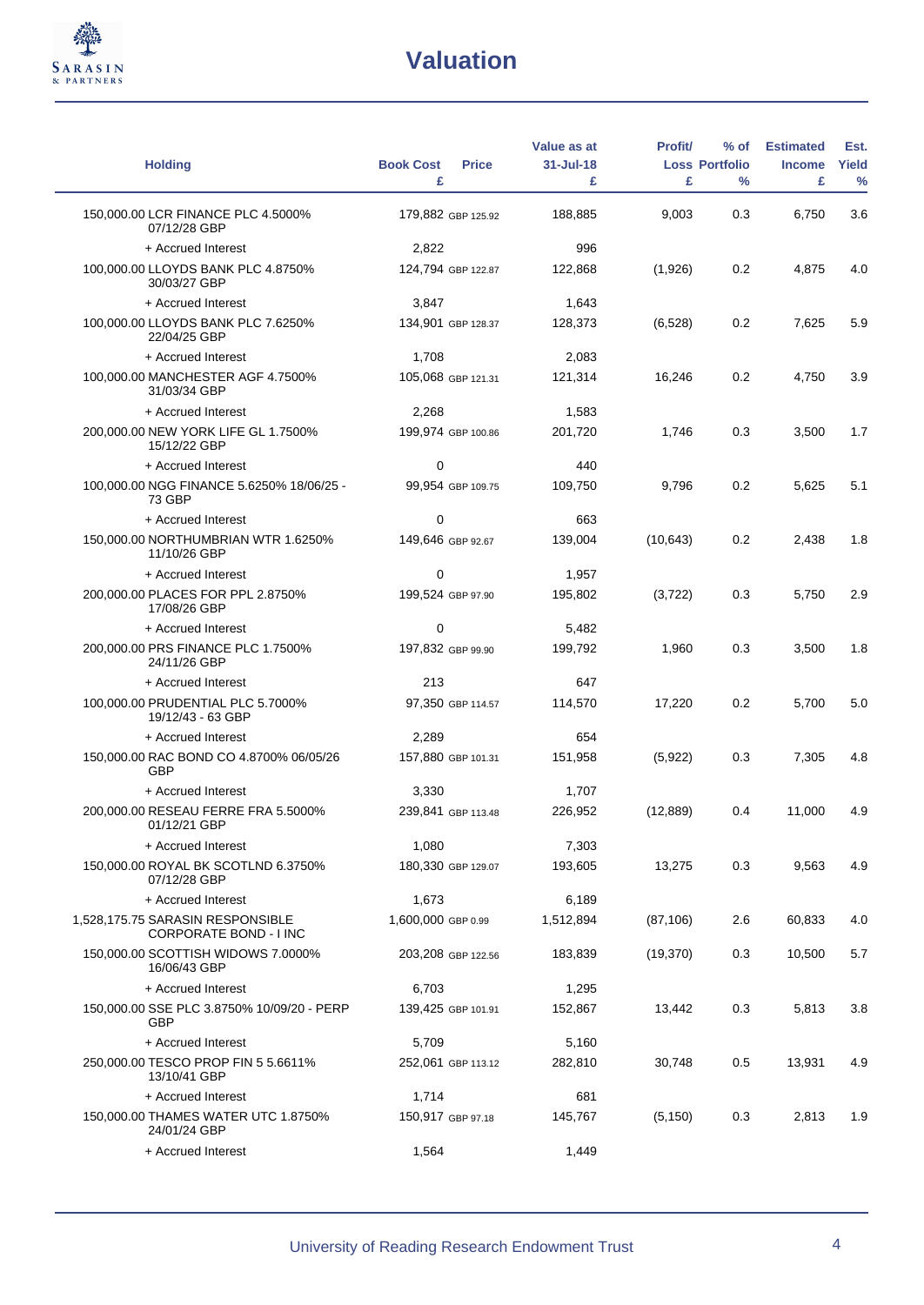

| <b>Holding</b>                                          | <b>Book Cost</b><br><b>Price</b> | Value as at<br>$31 -$ Jul-18 | <b>Profit/</b> | $%$ of<br><b>Loss Portfolio</b> | <b>Estimated</b><br><b>Income</b> | Est.<br>Yield |
|---------------------------------------------------------|----------------------------------|------------------------------|----------------|---------------------------------|-----------------------------------|---------------|
|                                                         | £                                | £                            | £              | $\%$                            | £                                 | $\frac{0}{0}$ |
| 150,000.00 UNITE USAF II 3.9210% 30/06/25<br><b>GBP</b> | 153,355 GBP 110.33               | 165,492                      | 12,137         | 0.3                             | 5,882                             | 3.6           |
| + Accrued Interest                                      | 310                              | 495                          |                |                                 |                                   |               |
| 150,000.00 UNIV OF MANCHEST 4.2500%<br>04/07/53 GBP     | 146,973 GBP 136.39               | 204,579                      | 57,606         | 0.4                             | 6,375                             | 3.1           |
| + Accrued Interest                                      | 0                                | 468                          |                |                                 |                                   |               |
| 150,000.00 UPP BOND ISSUER 4.9023%<br>31/8/13 - 39 GBP  | 140,325 GBP 113.99               | 170,982                      | 30.657         | 0.3                             | 6,943                             | 4.1           |
| + Accrued Interest                                      | 2,358                            | 2,886                        |                |                                 |                                   |               |
| 200,000.00 VERIZON COMM INC 3.3750%<br>27/10/36 GBP     | 198,164 GBP 97.99                | 195,972                      | (2, 192)       | 0.3                             | 6,750                             | 3.4           |
| + Accrued Interest                                      | 2,774                            | 5,123                        |                |                                 |                                   |               |
| 200,000.00 WELLCOME TRUST FI 4.6250%<br>25/07/36 GBP    | 267,400 GBP 133.22               | 266,448                      | (952)          | 0.5                             | 9,250                             | 3.5           |
| + Accrued Interest                                      | 7,805                            | 152                          |                |                                 |                                   |               |
| 100,000.00 WELLTOWER INC 4.5000%<br>01/12/34 GBP        | 115,538 GBP 111.12               | 111,119                      | (4, 419)       | 0.2                             | 4,500                             | 4.1           |
| + Accrued Interest                                      | 1,270                            | 2,984                        |                |                                 |                                   |               |

| <b>Total for FIXED INCOME</b>                    | 10,747,800           | 10,842,838 | 95,039    | 18.8 | 411,709 | 3.8 |
|--------------------------------------------------|----------------------|------------|-----------|------|---------|-----|
| <b>EQUITIES</b>                                  |                      |            |           |      |         |     |
| <b>Demographics &amp; Lifestyle</b>              |                      |            |           |      |         |     |
| 5,777.00 AMGEN INC                               | 443,703 USD 196.53   | 865,526    | 421,822   | 1.5  | 21,759  | 2.5 |
| 19,062.00 BANK OF NOVA SCOTIA                    | 648,549 CAD 77.01    | 859,514    | 210,965   | 1.5  | 35,902  | 4.2 |
| 24,841.00 CINEMARK HOLDINGS INC                  | 474,194 USD 35.91    | 680,038    | 205,844   | 1.2  | 23,094  | 3.4 |
| 14,109.00 COLGATE-PALMOLIVE CO                   | 625,084 USD 67.00    | 720,642    | 95,558    | 1.3  | 17,634  | 2.4 |
| 72,391.00 COMPASS GROUP PLC                      | 1,025,374 GBP 16.39  | 1,186,488  | 161,114   | 2.1  | 25,047  | 2.1 |
| 601.00 GIVAUDAN-REG                              | 576,248 CHF 2,323.00 | 1,075,098  | 498,851   | 1.9  | 26,845  | 2.5 |
| 30,089.00 INVESTOR AB-B SHS                      | 965,894 SEK 384.00   | 1,002,475  | 36,581    | 1.7  | 41,773  | 4.2 |
| 36,836.00 PFIZER INC                             | 968,248 USD 39.93    | 1,121,297  | 153,049   | 1.9  | 37,070  | 3.3 |
| 52,406.00 PRUDENTIAL PLC                         | 781,408 GBP 18.05    | 945,666    | 164,258   | 1.6  | 24,625  | 2.6 |
| 4,544.00 ROCHE HOLDING AG-<br><b>GENUSSCHEIN</b> | 730,302 CHF 243.05   | 850,469    | 120,167   | 1.5  | 29,044  | 3.4 |
| 320,400.00 SAMSONITE INTERNATIONAL SA            | 675,011 HKD 29.50    | 918,233    | 243,222   | 1.6  | 18,007  | 2.0 |
| 67,532.00 SONIC HEALTHCARE LTD                   | 690,702 AUD 25.90    | 991,261    | 300,558   | 1.7  | 29,649  | 3.0 |
| 24,619.00 UNILEVER PLC                           | 1,044,934 GBP 43.55  | 1,072,157  | 27,224    | 1.9  | 31,704  | 3.0 |
| 501,800.00 WALMART DE MEXICO SAB DE CV           | 892,268 MXN 54.41    | 1,115,489  | 223,221   | 1.9  | 13,531  | 1.2 |
| <b>Earth Matters</b>                             |                      |            |           |      |         |     |
| 8,990.00 AIR PRODUCTS & CHEMICALS INC            | 771,293 USD 164.15   | 1,124,992  | 353,698   | 2.0  | 28,102  | 2.5 |
| 9,003.00 ECOLAB INC                              | 682,442 USD 140.65   | 965,330    | 282,888   | 1.7  | 10,976  | 1.1 |
| 177,501.00 ENEL SPA                              | 804,315 EUR 4.77     | 754,906    | (49, 409) | 1.3  | 37,511  | 5.0 |
| 6,831.00 HOME DEPOT INC                          | 573,044 USD 197.51   | 1,028,542  | 455,498   | 1.8  | 19,995  | 1.9 |
| 13,917.00 ORSTED A/S                             | 648,382 DKK 392.90   | 654,671    | 6,290     | 1.1  | 14,992  | 2.3 |
| 40,477.00 ROYAL DUTCH SHELL PLC-B SHS            | 891,545 GBP 26.71    | 1,081,141  | 189,596   | 1.9  | 56,814  | 5.3 |
| 29,038.00 TOTAL SA                               | 1,009,331 EUR 55.86  | 1,446,849  | 437,518   | 2.5  | 64,240  | 4.4 |
|                                                  |                      |            |           |      |         |     |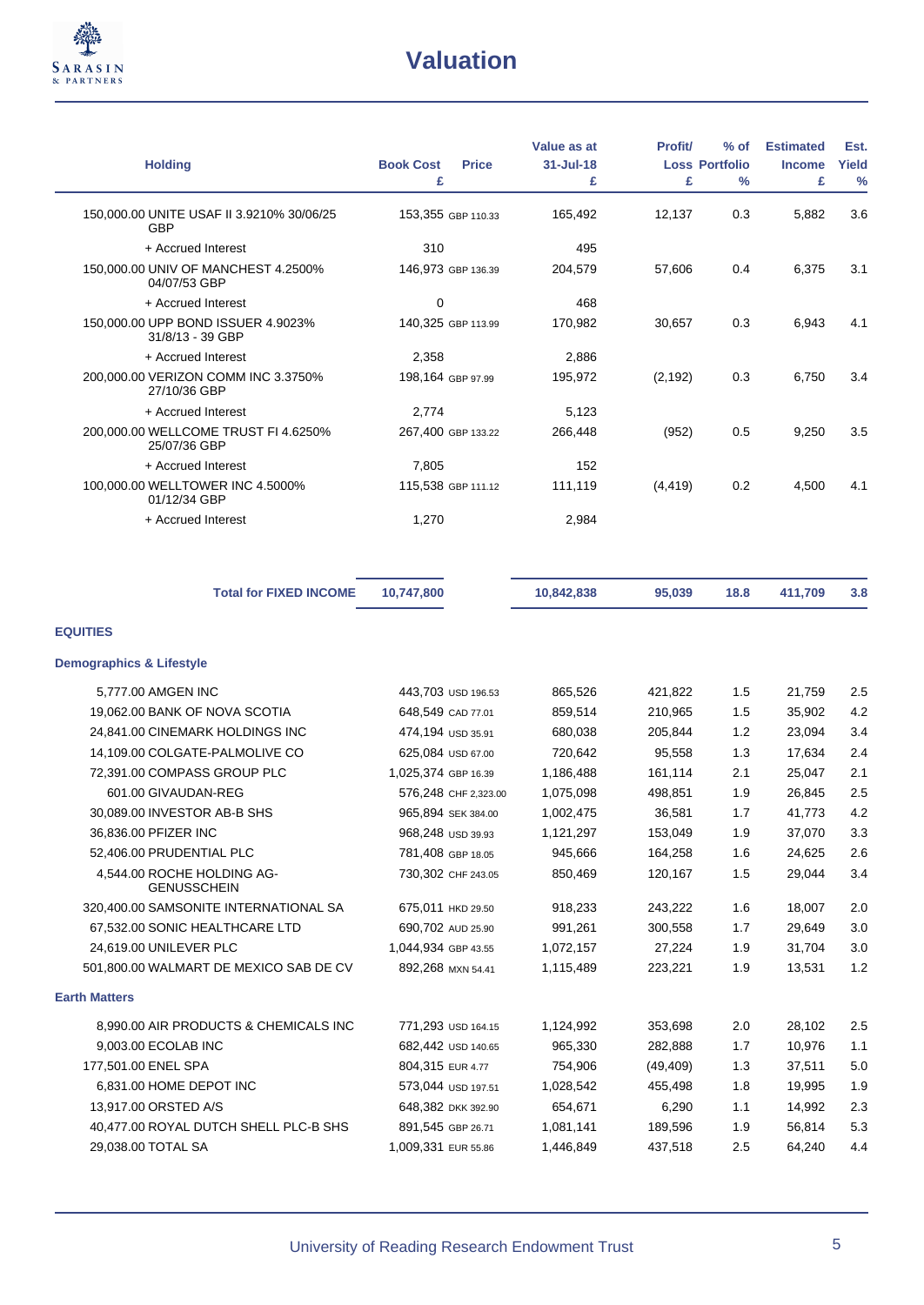

| <b>Holding</b>                                                    | <b>Book Cost</b><br><b>Price</b> | Value as at<br>$31 -$ Jul-18 | <b>Profit/</b> | $%$ of<br><b>Loss Portfolio</b> | <b>Estimated</b><br><b>Income</b> | Est.<br>Yield |
|-------------------------------------------------------------------|----------------------------------|------------------------------|----------------|---------------------------------|-----------------------------------|---------------|
| <b>Policy Impact</b>                                              | £                                | £                            | £              | $\%$                            | £                                 | $\frac{0}{0}$ |
|                                                                   |                                  |                              |                |                                 |                                   |               |
| 15,100.00 JPMORGAN CHASE & CO                                     | 502,779 USD 114.90               | 1,322,652                    | 819,873        | 2.3                             | 25,778                            | 1.9           |
| 9,011.00 MASTERCARD INC - A                                       | 536,120 USD 197.92               | 1,359,601                    | 823,480        | 2.4                             | 6,662                             | 0.5           |
| 19,191.00 WELLS FARGO & CO                                        | 694,243 USD 57.28                | 838,010                      | 143,768        | 1.5                             | 22,827                            | 2.7           |
| <b>Shifting Competition</b>                                       |                                  |                              |                |                                 |                                   |               |
| 47,146.00 ADMIRAL GROUP PLC                                       | 560.882 GBP 19.81                | 933,727                      | 372,845        | 1.6                             | 36,490                            | 3.9           |
| 2,758.00 BLACKROCK INC                                            | 585,747 USD 502.92               | 1,057,406                    | 471,659        | 1.8                             | 22,628                            | 2.1           |
| 9,236.00 CME GROUP INC                                            | 844,707 USD 159.12               | 1,120,360                    | 275,652        | 1.9                             | 19,147                            | 1.7           |
| 6,326.00 COSTCO WHOLESALE CORP                                    | 637,084 USD 218.71               | 1,054,743                    | 417,658        | 1.8                             | 9,988                             | 0.9           |
| 70,924.00 ING GROEP NV                                            | 665,300 EUR 13.10                | 828,870                      | 163,570        | 1.4                             | 42,388                            | 5.1           |
| 25,584.00 KAR AUCTION SERVICES INC                                | 472,491 USD 59.45                | 1,159,495                    | 687,004        | 2.0                             | 26,726                            | 2.3           |
| 1,342,932.00 LLOYDS BANKING GROUP PLC                             | 914,359 GBP 0.62                 | 837,721                      | (76, 638)      | 1.5                             | 40,956                            | 4.9           |
| 6,573.00 NEXTERA ENERGY INC                                       | 524,814 USD 167.52               | 839,419                      | 314,605        | 1.5                             | 20,969                            | 2.5           |
| 9,761.00 UNION PACIFIC CORP                                       | 538,839 USD 149.88               | 1,115,287                    | 576,448        | 1.9                             | 20,309                            | 1.8           |
| 8,707.00 UNITED PARCEL SERVICE-CL B                               | 643,642 USD 119.88               | 795,727                      | 152,085        | 1.4                             | 23,100                            | 2.9           |
| <b>Smarter Planet</b>                                             |                                  |                              |                |                                 |                                   |               |
| 6,256.00 3M CO                                                    | 581,828 USD 212.27               | 1,012,358                    | 430,529        | 1.8                             | 24,175                            | 2.4           |
| 389,840.00 BT GROUP PLC                                           | 1,181,341 GBP 2.34               | 910,276                      | (271,065)      | 1.6                             | 60,033                            | 6.6           |
| 10,831.00 DEERE & CO                                              | 1,071,594 USD 144.78             | 1,195,435                    | 123,840        | 2.1                             | 20,561                            | 1.7           |
| 6,776.00 HENKEL AG & CO KGAA                                      | 605,879 EUR 91.75                | 554,543                      | (51, 337)      | 1.0                             | 10,697                            | 1.9           |
| 35,414.00 TAIWAN SEMICONDUCTOR-SP<br>ADR.                         | 610,145 USD 41.18                | 1,111,757                    | 501,613        | 1.9                             | 27,961                            | 2.5           |
| 12,222.00 TEXAS INSTRUMENTS INC                                   | 1,055,573 USD 111.31             | 1,037,111                    | (18, 462)      | 1.8                             | 23,107                            | 2.2           |
| 8,958.00 UNITED TECHNOLOGIES CORP                                 | 828,374 USD 135.70               | 926,701                      | 98,327         | 1.6                             | 19,118                            | 2.1           |
| <b>Total for EQUITIES</b>                                         | 29,978,014                       | 40,471,983                   | 10,493,968     | 70.2                            | 1,111,936                         | 2.7           |
| <b>PROPERTY</b>                                                   |                                  |                              |                |                                 |                                   |               |
| 10,186.00 CROWN CASTLE INTL CORP                                  | 810,311 USD 110.85               | 860,772                      | 50,461         | 1.5                             | 31,840                            | 3.7           |
| 2,943.00 EQUINIX INC                                              | 478,201 USD 439.24               | 985,464                      | 507,263        | 1.7                             | 19,207                            | 1.9           |
| 5,222.00 SIMON PROPERTY GROUP INC                                 | 671,606 USD 176.19               | 701,402                      | 29,796         | 1.2                             | 30,055                            | 4.3           |
| 70,000.00 SUN HUNG KAI PROPERTIES                                 | 830,439 HKD 122.90               | 835,773                      | 5,333          | 1.4                             | 28,609                            | 3.4           |
| <b>Total for PROPERTY</b>                                         | 2,790,558                        | 3,383,411                    | 592,853        | 5.9                             | 109,710                           | 3.2           |
| <b>LIQUID ASSETS</b>                                              |                                  |                              |                |                                 |                                   |               |
| <b>Cash</b>                                                       |                                  |                              |                |                                 |                                   |               |
| 37 Danish Krone Investment Account                                | 4                                | 4                            |                | 0.0                             | 0                                 | 0.0           |
|                                                                   |                                  | 0                            |                | 0.0                             |                                   | 0.0           |
| 0 Euro Investment Account<br>5,064 Norwegian Krone Income Account | 0<br>474                         | 474                          |                | 0.0                             | 0<br>0                            | 0.0           |
|                                                                   |                                  |                              |                | 2.5                             | 0                                 | 0.0           |
| 1,445,038 Sterling Income Account                                 | 1,445,038                        | 1,445,038                    |                |                                 |                                   |               |
| 1,461,581 Sterling Investment Account                             | 1,461,581                        | 1,461,581                    |                | 2.5                             | 0                                 | 0.0           |